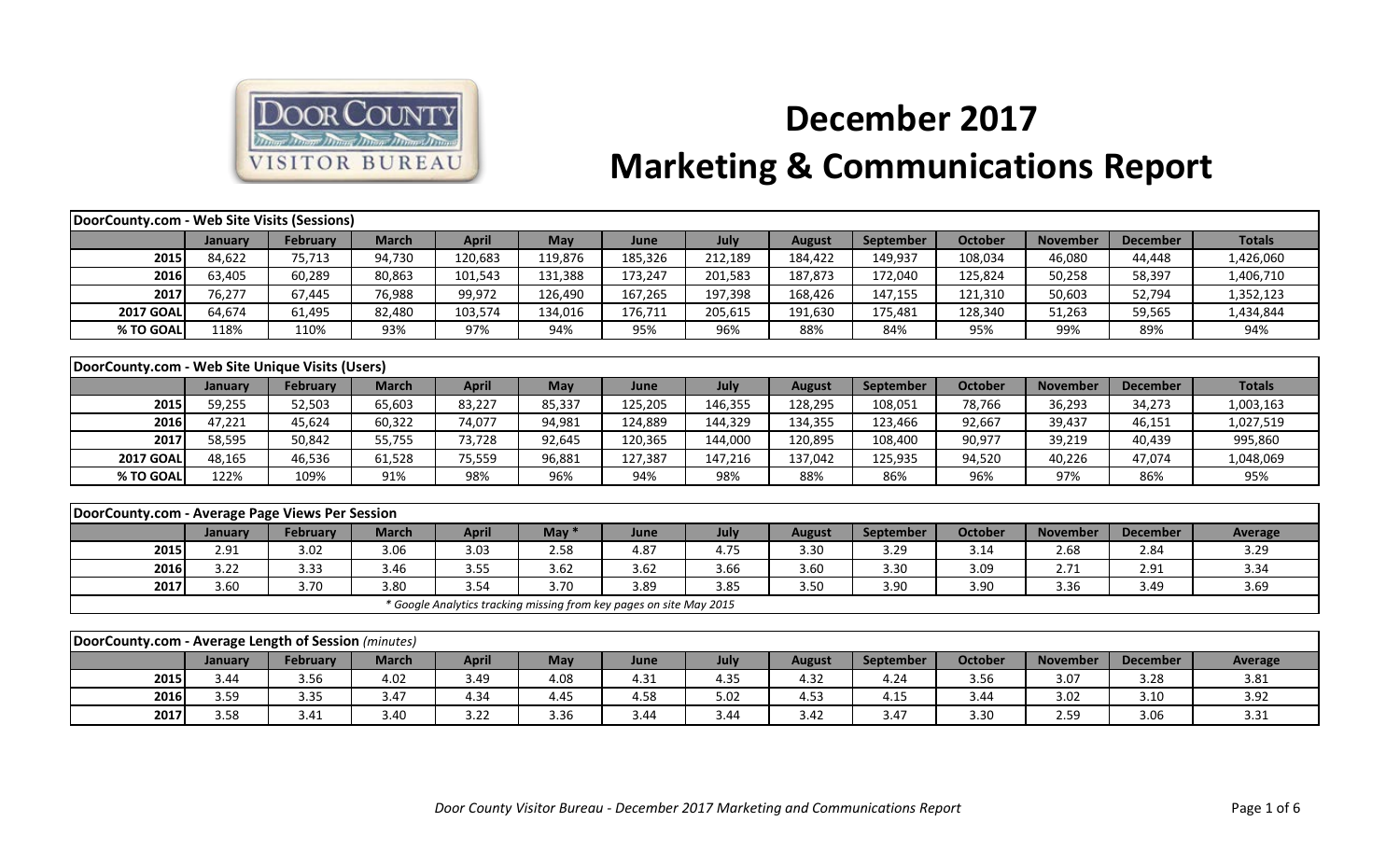| DoorCounty.com - Mobile Web Site Useage                     |           |                 |              |              |                         |                                                                     |           |               |                  |                                           |                 |                 |               |
|-------------------------------------------------------------|-----------|-----------------|--------------|--------------|-------------------------|---------------------------------------------------------------------|-----------|---------------|------------------|-------------------------------------------|-----------------|-----------------|---------------|
|                                                             | January   | February        | <b>March</b> | <b>April</b> | $May*$                  | June                                                                | July      | <b>August</b> | September        | <b>October</b>                            | <b>November</b> | <b>December</b> | <b>Totals</b> |
| 2015                                                        | 39,024    | 21,610          | 43,392       | 54,501       | 30,019                  | 87,000                                                              | 103,550   | 94,460        | 75,538           | 56,316                                    | 26,040          | 22,569          | 654,019       |
| 2016                                                        | 30,943    | 31,015          | 39,684       | 50,397       | 69,140                  | 91,729                                                              | 114,452   | 103,485       | 103,174          | 73,631                                    | 26,980          | 31,466          | 766,096       |
| 2017                                                        | 38,705    | 35,937          | 41,817       | 57,049       | 71,136                  | 95,896                                                              | 102,656   | 102,829       | 90,935           | 77,295                                    | 30,030          | 32,231          | 776,516       |
|                                                             |           |                 |              |              |                         | * Google Analytics tracking missing from key pages on site May 2015 |           |               |                  |                                           |                 |                 |               |
|                                                             |           |                 |              |              |                         |                                                                     |           |               |                  |                                           |                 |                 |               |
| DoorCounty.com - Top Ten Most Requested Pages for the Month |           |                 |              |              |                         |                                                                     |           |               |                  |                                           |                 |                 |               |
| 1) /Home                                                    |           |                 |              |              | 5) /social-contest-2017 |                                                                     |           |               |                  | 9) /sgift-certificates                    |                 |                 |               |
| 2) /winter                                                  |           |                 |              |              | $6)$ /stay              |                                                                     |           |               |                  | 10)/seasonal-promotions/nature-of-romance |                 |                 |               |
| 3) /experience/events                                       |           |                 |              |              |                         | 7) /discover/winter-snow-report                                     |           |               |                  |                                           |                 |                 |               |
| 4) /stay/log-cabin-log-house                                |           |                 |              |              |                         | 8) /social-contest-2017/thank-you                                   |           |               |                  |                                           |                 |                 |               |
|                                                             |           |                 |              |              |                         |                                                                     |           |               |                  |                                           |                 |                 |               |
| DoorCounty.com - Top Ten Sources for the Month              |           |                 |              |              |                         |                                                                     |           |               |                  |                                           |                 |                 |               |
| 1) Google/organic                                           |           |                 |              |              | 5) Facebook             |                                                                     |           |               |                  | 9) Instagram                              |                 |                 |               |
| 2) (direct)                                                 |           |                 |              |              |                         | 6) DoorCountyVisitorBureau                                          |           |               |                  | 10) m.facebook                            |                 |                 |               |
| 3) AdRoll                                                   |           |                 |              |              | 7) Bing                 |                                                                     |           |               |                  |                                           |                 |                 |               |
| 4) Facebook.com                                             |           |                 |              |              | 8) yahoo                |                                                                     |           |               |                  |                                           |                 |                 |               |
|                                                             |           |                 |              |              |                         |                                                                     |           |               |                  |                                           |                 |                 |               |
| Social Media: Facebook                                      |           |                 |              |              |                         |                                                                     |           |               |                  |                                           |                 |                 |               |
| <b>Impressions</b>                                          | January   | February        | <b>March</b> | <b>April</b> | May                     | June                                                                | July      | <b>August</b> | September        | <b>October</b>                            | <b>November</b> | <b>December</b> | <b>Totals</b> |
| 2015                                                        | 826,778   | 594,789         | 839,094      | 1,204,160    | 1,097,071               | 1,201,542                                                           | 1,286,647 | 925,223       | 1,065,510        | 1,045,703                                 | 1,088,533       | 563,186         | 11,738,236    |
| 2016                                                        | 994,271   | 1,014,098       | 758,324      | 1,194,643    | 1,530,365               | 1,611,401                                                           | 2,131,033 | 2,262,757     | 3,573,818        | 3,378,374                                 | 1,313,169       | 1,228,910       | 20,991,163    |
| 2017                                                        | 1,730,644 | 1,649,293       | 1,603,254    | 2,687,615    | 2,259,999               | 1,435,229                                                           | 1,284,035 | 3,663,514     | 2,488,993        | 2,534,517                                 | 2,129,113       | 3,660,362       | 27,126,568    |
| <b>Post Views</b>                                           | January   | February        | <b>March</b> | <b>April</b> | May                     | June                                                                | July      | <b>August</b> | September        | <b>October</b>                            | <b>November</b> | <b>December</b> | <b>Totals</b> |
| 2015                                                        | 555,825   | 388,349         | 555,850      | 772,633      | 739,233                 | 768,594                                                             | 847,893   | 686,341       | 679,592          | 739,724                                   | 856,575         | 407,601         | 7,998,210     |
| 2016                                                        | 780,727   | 773,366         | 581,832      | 855,534      | 1,164,837               | 1,281,364                                                           | 1,480,357 | 1,559,301     | 2,824,540        | 2,534,054                                 | 910,455         | 817,399         | 15,563,766    |
| 2017                                                        | 1,103,020 | 1,043,540       | 938,185      | 1,891,205    | 1,540,501               | 1,434,702                                                           | 1,368,385 | 1,745,392     | 1,347,353        | 1,574,426                                 | 1,312,850       | 1,860,703       | 17,160,262    |
| <b>Page Views</b>                                           | January   | <b>February</b> | <b>March</b> | <b>April</b> | May                     | June                                                                | July      | <b>August</b> | <b>September</b> | <b>October</b>                            | <b>November</b> | <b>December</b> | <b>Totals</b> |
| 2015                                                        | 104,557   | 81,847          | 125,202      | 150,854      | 150,023                 | 168,039                                                             | 162,788   | 119,717       | 181,124          | 169,600                                   | 1,388           | 81,295          | 1,496,434     |
| 2016                                                        | 112,475   | 103,983         | 87,177       | 153,588      | 172,031                 | 113,158                                                             | 233,864   | 369,832       | 311,572          | 335,892                                   | 272,806         | 317,219         | 2,583,597     |
| 2017                                                        | 381,660   | 362,131         | 333,465      | 348,118      | 312,141                 | 231,287                                                             | 460,568   | 539,086       | 409,225          | 479,657                                   | 393,911         | 670,987         | 4,922,236     |
| <b>Engagement</b>                                           | January   | <b>February</b> | <b>March</b> | <b>April</b> | May                     | June                                                                | July      | <b>August</b> | September        | <b>October</b>                            | <b>November</b> | <b>December</b> | <b>Totals</b> |
| 2015                                                        | 24,832    | 14,834          | 26,432       | 32,633       | 32,944                  | 32,210                                                              | 30,093    | 24,461        | 32,364           | 35,477                                    | 26,773          | 13,550          | 326,603       |
| 2016                                                        | 28,766    | 20,520          | 15,324       | 31,493       | 34,883                  | 34,678                                                              | 65,406    | 43,487        | 79,971           | 61,204                                    | 30,010          | 25,511          | 471,253       |
| 2017                                                        | 39,773    | 43,991          | 32,927       | 43,020       | 31,885                  | 41,407                                                              | 39,918    | 60,790        | 49,173           | 49,598                                    | 33,445          | 66,286          | 532,213       |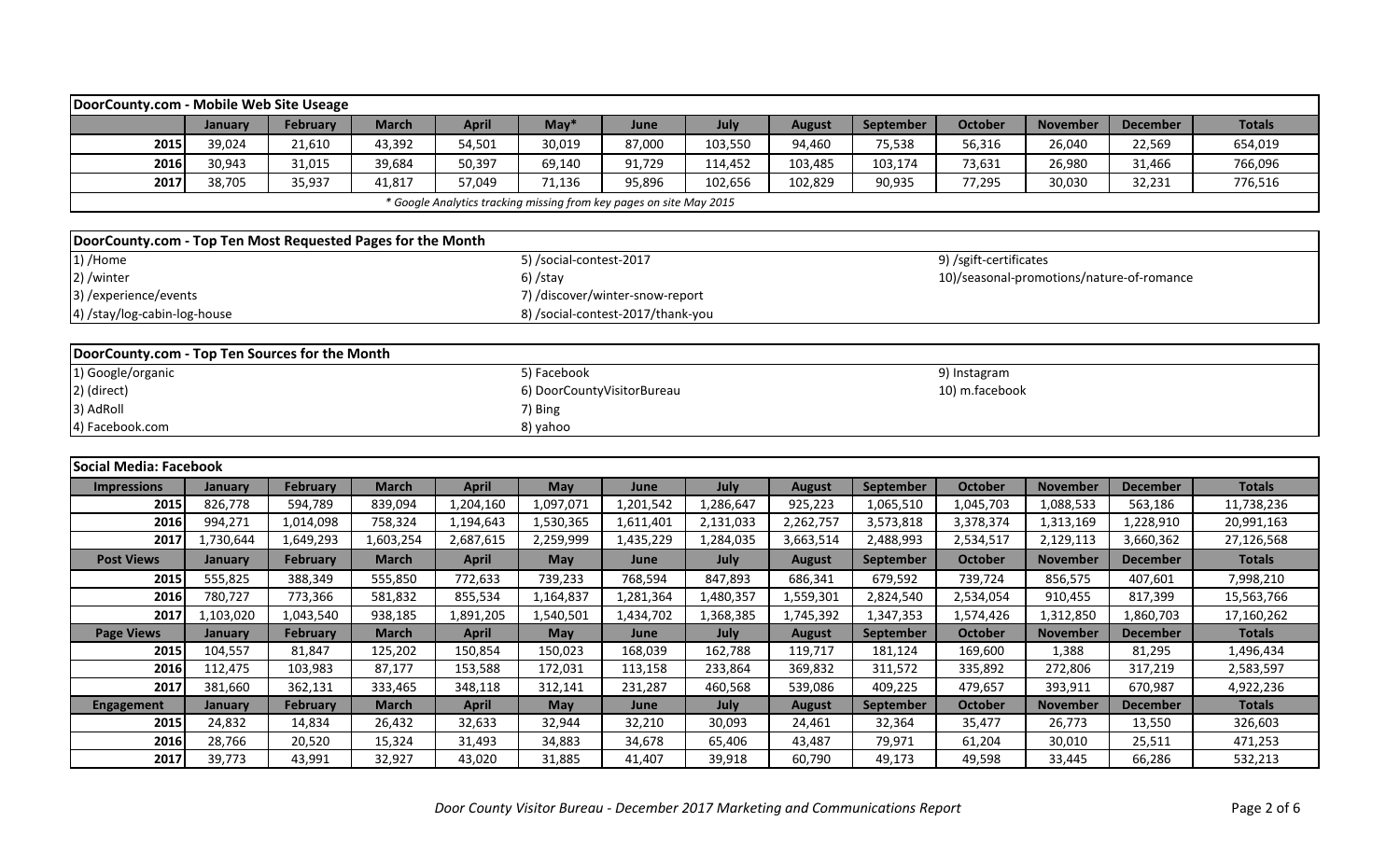| <b>Social Media: Twitter</b>                                            |           |                 |              |              |            |           |            |               |           |                |                 |                 |                        |
|-------------------------------------------------------------------------|-----------|-----------------|--------------|--------------|------------|-----------|------------|---------------|-----------|----------------|-----------------|-----------------|------------------------|
| <b>Followers</b>                                                        | January   | February        | <b>March</b> | <b>April</b> | May        | June      | July       | <b>August</b> | September | <b>October</b> | <b>November</b> | <b>December</b> | <b>Annual % Growth</b> |
| 2015                                                                    | 3,585     | 3,652           | 3,709        | 3,781        | 3,872      | 3,992     | 4,096      | 4,153         | 4,219     | 4,261          | 4,302           | 4,350           | 21%                    |
| 2016                                                                    | 4,411     | 4,459           | 4,547        | 4,588        | 4,661      | 4,760     | 4,878      | 4,955         | 5,019     | 5,068          | 5,086           | 5,136           | 16%                    |
| 2017                                                                    | 5,201     | 5,264           | 5,368        | 5,439        | 5,531      | 5,674     | 5,731      | 5,858         | 5,947     | 6,034          | 6,067           | 6,062           | 15%                    |
| <b>Impressions</b>                                                      | January   | <b>February</b> | <b>March</b> | <b>April</b> | <b>May</b> | June      | July       | <b>August</b> | September | <b>October</b> | <b>November</b> | <b>December</b> | <b>Totals</b>          |
| 2015                                                                    | 2,257,152 | 1,533,877       | 1,517,133    | 704,372      | 2,271,820  | 2,700,702 | 2,634,001  | 4,648,946     | 5,502,863 | 2,459,054      | 4,013,608       | 9,737,951       | 39,981,479             |
| 2016                                                                    | 2,709,041 | 7,170,397       | 2,556,102    | 3,822,978    | 5,736,414  | 8,969,016 | 22,713,222 | 6,557,849     | 3,986,430 | 2,503,666      | 1,616,196       | 2,882,856       | 71,224,167             |
| 2017                                                                    | 2,816,512 | 4,663,206       | 2,852,765    | 1,830,035    | 5,233,685  | 5,010,000 | 4,870,000  | 6,330,000     | 5,090,000 | 4,200,000      | 3,860,000       | 3,660,000       | 50,416,203             |
|                                                                         |           |                 |              |              |            |           |            |               |           |                |                 |                 |                        |
| <b>Pay-Per-Click Results</b>                                            |           |                 |              |              |            |           |            |               |           |                |                 |                 |                        |
|                                                                         | January   | <b>February</b> | <b>March</b> | <b>April</b> | May        | June      | July       | <b>August</b> | September | <b>October</b> | <b>November</b> | <b>December</b> | <b>Totals</b>          |
| 2015                                                                    | 1,815     | 2,153           | 2,240        | 2,253        | 5,507      | 5,556     | 5,507      | 4,096         | 5,507     | 2,251          | 1,015           | 1,006           | 38,906                 |
| 2016                                                                    | 2,577     | 5,584           | 7,131        | 8,905        | 14,312     | 5,161     | 1,365      | 8,939         | 9,289     | 1,357          | 831             | 477             | 65,928                 |
| 2017                                                                    | 3,316     | 4,711           | 4,356        | 7,920        | 9,886      | 7,837     | 6,338      | 5,409         | 8,916     | 4,210          | 2,745           | 2,697           | 68,341                 |
|                                                                         |           |                 |              |              |            |           |            |               |           |                |                 |                 |                        |
| <b>Door County E-Newsletter - Number of E-Mails Sent (with remails)</b> |           |                 |              |              |            |           |            |               |           |                |                 |                 |                        |
|                                                                         | January   | <b>February</b> | <b>March</b> | <b>April</b> | May        | June      | July       | <b>August</b> | September | <b>October</b> | <b>November</b> | <b>December</b> | <b>Totals</b>          |
| 2015                                                                    | 328,573   | 319,563         | 310,628      | 316,865      | 341,409    | 349,020   | 486,954    | 359,538       | 350,421   | 348,142        | 347,933         | 344,699         | 4,203,745              |
| 2016                                                                    | 688,006   | 336,747         | 334,214      | 285,196      | 292,101    | 617,581   | 324,801    | 364,339       | 363,905   | 362,390        | 364,584         | 362,183         | 4,696,047              |
| 2017                                                                    | 366,226   | 365,269         | 342,484      | 364,281      | 338,437    | 339,324   | 357,303    | 358,053       | 365,432   | 369,257        | 389,065         | 392,916         | 4,348,047              |
|                                                                         |           |                 |              |              |            |           |            |               |           |                |                 |                 |                        |
| Door County E-Newsletter - Open Rates                                   |           |                 |              |              |            |           |            |               |           |                |                 |                 |                        |
|                                                                         | January   | <b>February</b> | <b>March</b> | <b>April</b> | May        | June      | July       | <b>August</b> | September | <b>October</b> | <b>November</b> | <b>December</b> | <b>Average</b>         |
| 2015                                                                    | 24.80%    | 23.60%          | 27.70%       | 28.70%       | 26.80%     | 27.10%    | 32.90%     | 24.74%        | 25.71%    | 24.20%         | 21.67%          | 20.06%          | 25.67%                 |
| 2016                                                                    | 23.32%    | 20.69%          | 22.05%       | 29.88%       | 30.54%     | 29.73%    | 31.08%     | 26.95%        | 29.14%    | 26.27%         | 22.19%          | 21.70%          | 26.13%                 |

*\*New deployment platform and template introduced for 2017*

| Door County E-Newsletter - Click Thru's |                |          |              |              |            |       |       |        |           |         |                 |                 |         |
|-----------------------------------------|----------------|----------|--------------|--------------|------------|-------|-------|--------|-----------|---------|-----------------|-----------------|---------|
|                                         | <b>January</b> | February | <b>March</b> | <b>April</b> | <b>May</b> | June  | July  | August | September | October | <b>November</b> | <b>December</b> | Average |
| 2015                                    | .60%           | 2.90%    | 3.60%        | 1.30%        | 3.41%      | 4.00% | 09%.د | 3.13%  | 3.85%     | 2.83%   | 2.01%           | 1.61%           | 3.28%   |
| 2016                                    | $.53\%$        | L.82%    | 3.22%        | .58%         | 1.18%      | 3.37% | 3.90% | 2.71%  | 3.63%     | 3.11%   | 1.66%           | 1.72%           | 3.04%   |
| $*2017$                                 | .38%           | 1.44%    | 2.46%        | 2.54%        | 2.97%      | 3.33% | 3.21% | 3.25%  | 3.95%     | 3.41%   | 1.79%           | 4.40%           | 2.84%   |

**\*2017** 19.00% 18.40% 20.00% 20.30% 22.10% 26.90% 21.25% 22.15% 23.93% 23.25% 20.78% 17.39% 21.29%

*\*New deployment platform and template introduced for 2017*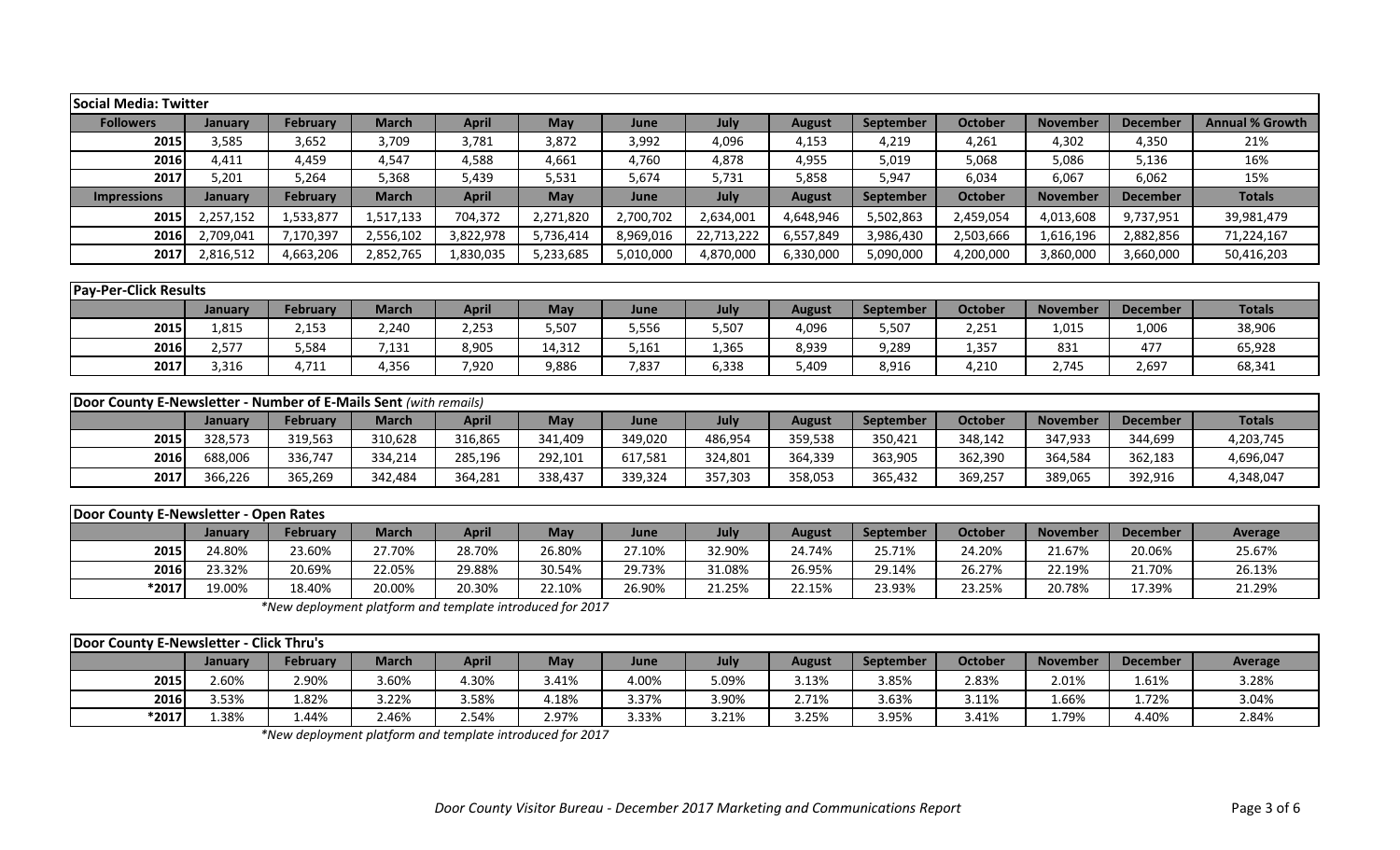| <b>Advertising - Gross Impressions</b> |         |           |           |              |            |             |           |           |            |           |                 |                 |              |
|----------------------------------------|---------|-----------|-----------|--------------|------------|-------------|-----------|-----------|------------|-----------|-----------------|-----------------|--------------|
|                                        | Januarv | February  | March     | <b>April</b> | <b>May</b> | <b>June</b> | July      | August    | September  | October   | <b>November</b> | <b>December</b> | <b>Total</b> |
| 2015                                   | 5.346   | 2,679,900 | 5,336,400 | 9,945,248    | 5,628,037  | 1,183,348   | 673,070   | 441,307   | 2,900,619  | .,587,416 | 6,390           | 6,390           | 30,393,471   |
| 2016                                   | 599,103 | 54,767    | 613,755   | 2,418,226    | 8,905,652  | 7,792,796   | 1,157,356 | 096,104.  | 4,521,300  | 3,376,859 | 745,927         | 599,977         | 35,881,822   |
| 2017                                   | 985,753 | 833,234   | 1,013,617 | 7,603,408    | 21,657,197 | 8,729,671   | 3,703,971 | 5,517,368 | 30,509,295 | 5,855,064 | 2,353,032       | 1,925,577       | 90,687,187   |

| <b>Advertising</b>   | - Media Placed 2017 |          |                                |              |           |           |          |          |                  |                |                 |                 |              |
|----------------------|---------------------|----------|--------------------------------|--------------|-----------|-----------|----------|----------|------------------|----------------|-----------------|-----------------|--------------|
|                      | January             | February | <b>March</b>                   | <b>April</b> | May       | June      | July     | August   | <b>September</b> | <b>October</b> | <b>November</b> | <b>December</b> | <b>Total</b> |
| <b>Total Paid</b>    | 6,875د              | 6,678،   | $\sim$ $\sim$ $\sim$<br>ახ,ხ58 | \$29,250     | \$437,538 | \$133,477 | \$29,152 | \$42,563 | \$97,545         | 38,232         | \$22,049        | \$14,513        | \$864,529    |
| <b>Co-Op Dollars</b> | 6,375م              | \$750    | 2,225                          | 6,525م       | 6,525خ    | 9,825خ    | \$16,025 | 8,625;   | 07.QQC<br>7,325  | \$2,625        | \$1,925         | \$1,500         | \$70,250     |

|                                                                                                                                                                     | <b>Online Video Views</b> (includes YouTube channels, Vimeo channel and live or embedded Facebook videos featuring DCVB video content such as Explore The Door, Our Door County, aerial videos, TV ads, etc) |        |         |        |         |         |         |         |         |         |        |         |           |  |
|---------------------------------------------------------------------------------------------------------------------------------------------------------------------|--------------------------------------------------------------------------------------------------------------------------------------------------------------------------------------------------------------|--------|---------|--------|---------|---------|---------|---------|---------|---------|--------|---------|-----------|--|
| April<br><b>Totals</b><br>October<br>February<br>Mav<br><b>March</b><br><b>September</b><br>July<br>November<br><b>December</b><br><b>June</b><br>August<br>January |                                                                                                                                                                                                              |        |         |        |         |         |         |         |         |         |        |         |           |  |
| 2015                                                                                                                                                                | 6,731                                                                                                                                                                                                        | 7,223  | 8,932   | 8,134  | 13,319  | 16,888  | 20,796  | 24,895  | 21,995  | 23,020  | 18,771 | 19,107  | 189,811   |  |
| 2016                                                                                                                                                                | 27,083                                                                                                                                                                                                       | 22,279 | 41,152  | 44,323 | 159,171 | 103,794 | 93,713  | 200,640 | 59,224  | 104.412 | 46,546 | 36,831  | 939,168   |  |
| 2017                                                                                                                                                                | 108,900                                                                                                                                                                                                      | 58,593 | 230,569 | 93,567 | 310,189 | 108,740 | 156,202 | 273,789 | 131,248 | 67,796  | 30,235 | 118,576 | 1,688,404 |  |

| <b>Media Marketing Program - Impressions</b> |                 |            |              |            | <b>April</b><br>October<br>May<br>July<br><b>December</b><br><b>September</b><br>June<br><b>November</b><br><b>August</b><br>3,830,004<br>36.995.848<br>9,122,770<br>2,746,629<br>6.293.744<br>19,201,677<br>30,984,433<br>16,144,032<br>16,580,936<br>16,899,042<br>31,660,644<br>36,910,747<br>13,325,257<br>65,351,054<br>134,684,186<br>16,773,144<br>9,467,495<br>9,599,786<br>12,243,846<br>20,199,694<br>63,113,257<br>471.473<br>43,134,997<br>25,556,173<br>34,275,847<br>23,766,590<br>25,752,035<br>25,565,560<br>8,808,801<br>16,305,274<br>19,797,333<br>69,351,188 |    |     |     |     |     |      |     |             |  |  |
|----------------------------------------------|-----------------|------------|--------------|------------|----------------------------------------------------------------------------------------------------------------------------------------------------------------------------------------------------------------------------------------------------------------------------------------------------------------------------------------------------------------------------------------------------------------------------------------------------------------------------------------------------------------------------------------------------------------------------------|----|-----|-----|-----|-----|------|-----|-------------|--|--|
|                                              | January         | February   | <b>March</b> |            |                                                                                                                                                                                                                                                                                                                                                                                                                                                                                                                                                                                  |    |     |     |     |     |      |     | Totals      |  |  |
|                                              | 2015 28,017,364 | 1,823,856  | 20,098,799   | 22.527.085 |                                                                                                                                                                                                                                                                                                                                                                                                                                                                                                                                                                                  |    |     |     |     |     |      |     | 197,786,241 |  |  |
| 2016                                         | 767.047         | 4,699,826  | 39,967,510   | 24,274,037 |                                                                                                                                                                                                                                                                                                                                                                                                                                                                                                                                                                                  |    |     |     |     |     |      |     | 401,893,430 |  |  |
| <b>2017</b>                                  | 1,622,190       | 23,245,548 | 46,255,024   | 59,347,949 |                                                                                                                                                                                                                                                                                                                                                                                                                                                                                                                                                                                  |    |     |     |     |     |      |     | 314,257,432 |  |  |
| <b>2017 GOAL</b>                             | 30,460,385      | 9,619,628  | 29,867,350   | 18,720,410 |                                                                                                                                                                                                                                                                                                                                                                                                                                                                                                                                                                                  |    |     |     |     |     |      |     | 312,290,401 |  |  |
| % TO GOAL                                    | 5%              | 242%       | 155%         | 317%       | 387%                                                                                                                                                                                                                                                                                                                                                                                                                                                                                                                                                                             | 2% | 37% | 48% | 48% | 62% | 290% | 59% | 101%        |  |  |

| Media Marketing Program - Visiting Journalists |                |                 |       |              |            |      |      |               |           |                |                 |          |               |
|------------------------------------------------|----------------|-----------------|-------|--------------|------------|------|------|---------------|-----------|----------------|-----------------|----------|---------------|
|                                                | <b>January</b> | <b>February</b> | March | <b>April</b> | <b>May</b> | June | July | <b>August</b> | September | <b>October</b> | <b>November</b> | December | <b>Totals</b> |
| 2015                                           |                |                 |       |              |            | 14   | 19   | 12            |           |                |                 |          |               |
| 2016                                           |                | ᅩ               |       |              | ᅩᄼ         | 16   |      | 13            |           | 14             |                 |          |               |
| 2017                                           | 11             |                 |       |              |            | 16   |      | ᅩ             |           | ∸              |                 |          |               |
| <b>2017 GOAL</b>                               | 10             |                 |       |              |            | 22   |      |               |           | 14             |                 |          |               |
| % TO GOAL                                      | 110%           |                 |       |              | 113%       | 73%  |      | 188%          | 113%      | 86%            |                 |          | 103%          |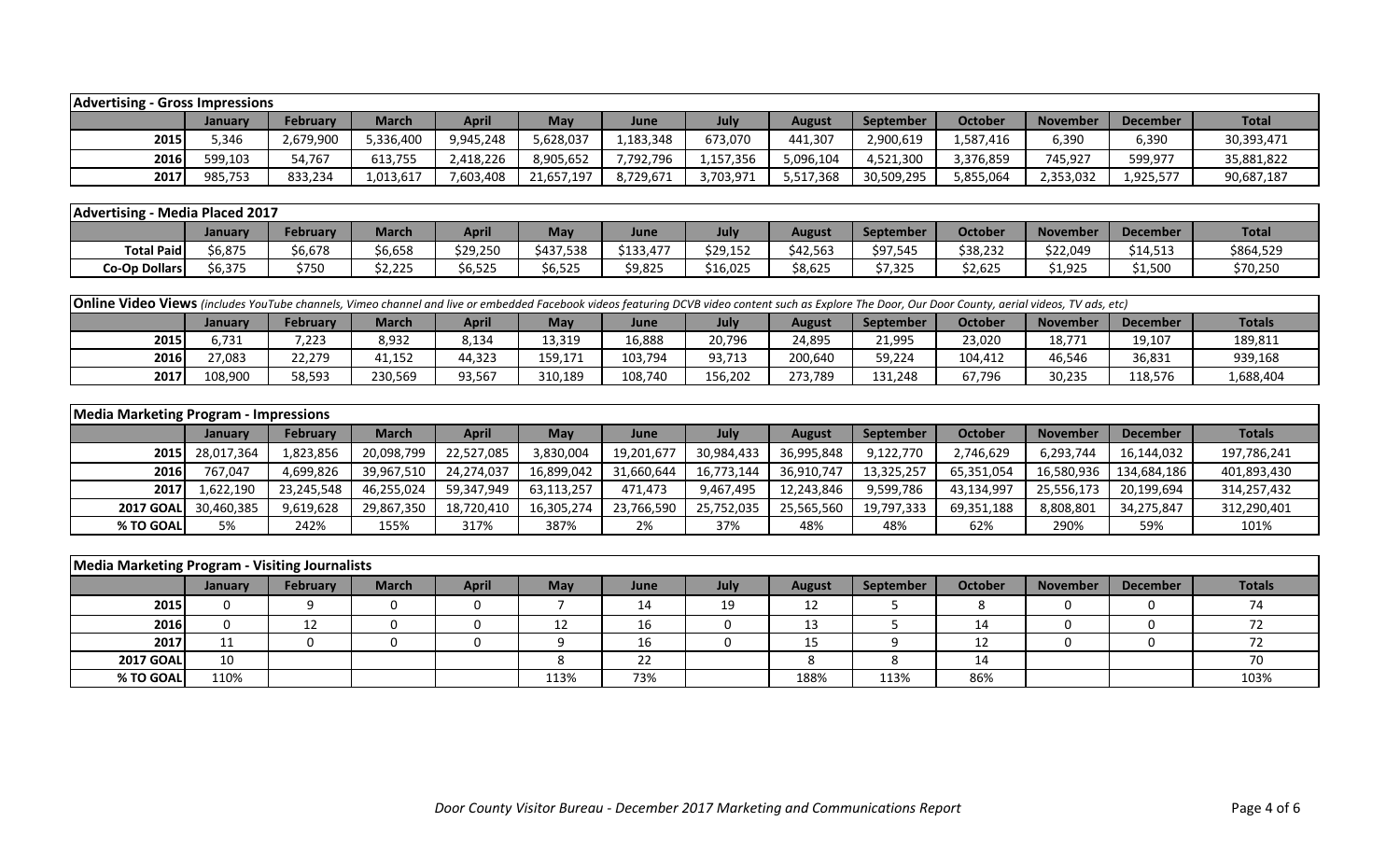| Media Marketing Program - Ad Value Equivalency |           |                 |              |              |             |           |                  |               |                |                |                 |                 |               |
|------------------------------------------------|-----------|-----------------|--------------|--------------|-------------|-----------|------------------|---------------|----------------|----------------|-----------------|-----------------|---------------|
|                                                | January   | February        | <b>March</b> | <b>April</b> | May         | June      | July             | <b>August</b> | September      | <b>October</b> | <b>November</b> | <b>December</b> | <b>Totals</b> |
| 2015                                           | \$70,320  | \$72,596        | \$80,581     | \$330,607    | \$1,209,143 | \$282,586 | \$168,520        | \$154,576     | \$174,956      | \$40,256       | \$56,902        | \$93,224        | \$2,734,267   |
| 2016                                           | \$147,959 | \$94,919        | \$200,684    | \$186,717    | \$296,988   | \$87,288  | \$133,852        | \$242,453     | \$264,471      | \$136,292      | \$163,845       | \$282,954       | \$2,238,422   |
| 2017                                           | \$84,480  | \$358,050       | \$249,878    | \$323,850    | \$1,422,511 | \$98,393  | \$42,510         | \$176,288     | \$62,018       | \$133,193      | \$125,645       | \$165,135       | \$3,241,951   |
|                                                |           |                 |              |              |             |           |                  |               |                |                |                 |                 |               |
| <b>Group Tour Contacts</b>                     |           |                 |              |              |             |           |                  |               |                |                |                 |                 |               |
|                                                | January   | <b>February</b> | <b>March</b> | <b>April</b> | May         | June      | July             | <b>August</b> | September      | <b>October</b> | <b>November</b> | <b>December</b> | <b>Totals</b> |
| 2015                                           | 134       | 451             | 110          | 206          | 188         | 179       | 176              | 89            | 125            | 67             | 149             | $\mathbf{1}$    | 1,875         |
| 2016                                           | 71        | 614             | 102          | 73           | 58          | 118       | 111              | 209           | 108            | 108            | 109             | 226             | 1,907         |
| 2017                                           | 41        | 329             | 136          | 49           | 133         | 48        | 123              | 133           | 10             | 20             | 113             | 42              | 1,177         |
|                                                |           |                 |              |              |             |           |                  |               |                |                |                 |                 |               |
| <b>Group Tour Inquiries</b>                    |           |                 |              |              |             |           |                  |               |                |                |                 |                 |               |
|                                                | January   | February        | <b>March</b> | <b>April</b> | May         | June      | July             | <b>August</b> | September      | <b>October</b> | <b>November</b> | <b>December</b> | <b>Totals</b> |
| 2015                                           | 33        | 19              | 13           | 15           | 12          | 9         | 15               | 13            | 15             | 23             | 8               | 1               | 176           |
| 2016                                           | 41        | 22              | 6            | 15           | 5           | 12        | $\boldsymbol{9}$ | 19            | $\overline{7}$ | 4              | $\overline{7}$  | $\overline{3}$  | 150           |
| 2017                                           | 5         | 12              | 10           | 8            | 6           | 8         | 6                | 10            | 5              | 6              | 12              | $\overline{7}$  | 95            |
|                                                |           |                 |              |              |             |           |                  |               |                |                |                 |                 |               |
| <b>Meeting/Event Planner Contacts</b>          |           |                 |              |              |             |           |                  |               |                |                |                 |                 |               |
|                                                | January   | February        | <b>March</b> | <b>April</b> | May         | June      | July             | <b>August</b> | September      | <b>October</b> | <b>November</b> | <b>December</b> | <b>Totals</b> |
| 2015                                           | 97        | 85              | 171          | 188          | 209         | 181       | 373              | 120           | 101            | 149            | 52              | 59              | 1,785         |
| 2016                                           | 1,000     | 338             | 158          | 182          | 162         | 18        | 338              | 90            | 170            | 145            | 216             | $\mathbf{3}$    | 2,820         |
| 2017                                           | 1,508     | 36              | 125          | 671          | 530         | 25        | 519              | 18            | 11             | 17             | 36              | 15              | 3,511         |
|                                                |           |                 |              |              |             |           |                  |               |                |                |                 |                 |               |
| <b>Meeting/Event Planner Inquiries</b>         |           |                 |              |              |             |           |                  |               |                |                |                 |                 |               |
|                                                | January   | <b>February</b> | <b>March</b> | <b>April</b> | May         | June      | July             | <b>August</b> | September      | <b>October</b> | <b>November</b> | <b>December</b> | <b>Totals</b> |
| 2015                                           | 82        | 35              | 42           | 56           | 66          | 76        | 54               | 37            | 31             | 28             | 20              | 21              | 548           |
| 2016                                           | 41        | 35              | 21           | 26           | 40          | 17        | 24               | 21            | 16             | 6              | 9               | $\mathbf{1}$    | 257           |
| 2017                                           | 12        | 10              | 6            | 9            | 14          | 19        | 8                | 11            | 5              | 10             | 8               | 4               | 116           |